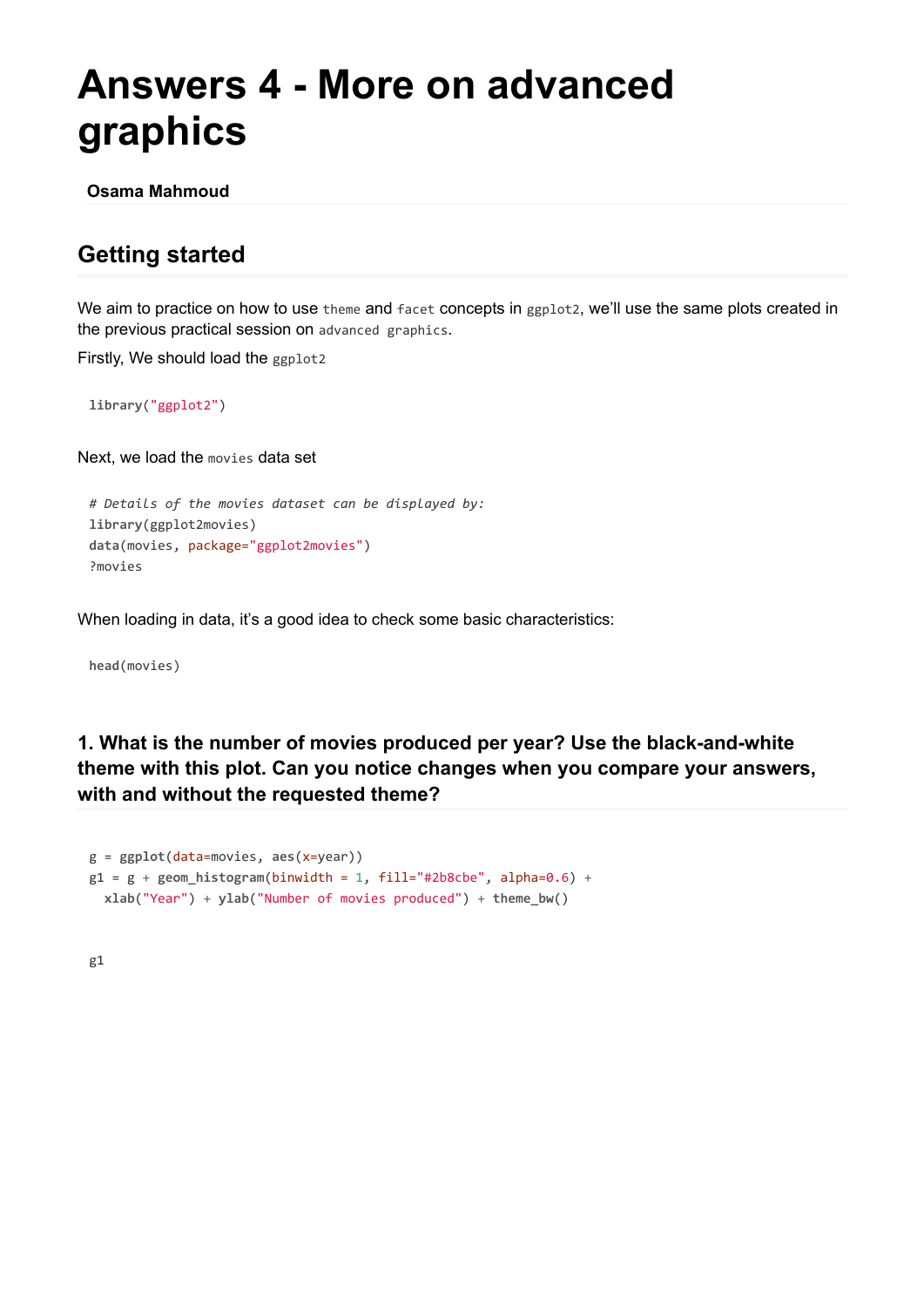

**2. What is the number of movies produced per year per genre (action, animation ect)? Use the black-and-white theme customised to: relocate legend position; remove legend background (if any); remove panel.grid; etc. (if you wish)**

```
# TIP: You need first to create a genre variable:
genre <- rep(0, nrow(movies))
for(i in 18:24)
{
  genre[movies[,i]==1] <- names(movies)[i]
}; genre[genre==0] <- "Unknown"
movies$Genre <- genre
clr <- c('#8dd3c7','#ffffb3','#bebada','#fb8072','#80b1d3','#fdb462','#b3de69', '#000000')
ggplot(movies, aes(x=year, fill=Genre)) + geom_histogram(binwidth=1) + scale_fill_manual(values =
clr) +
  xlab("Year") + ylab("Number of movies produced") + ylim(0,1900) + xlim(1890,2005) +
  theme_bw() +
  theme(
    legend.position = c(0.2, 0.7),
    legend.background = element_blank(),
    legend.key = element_blank(),
   panel.background = element_blank(),
   strip.background = element_blank(),
   panel.border = element blank(),
   plot.background = element_blank(),
   axis.line = element blank(),
   panel.grid = element_blank()
  )
```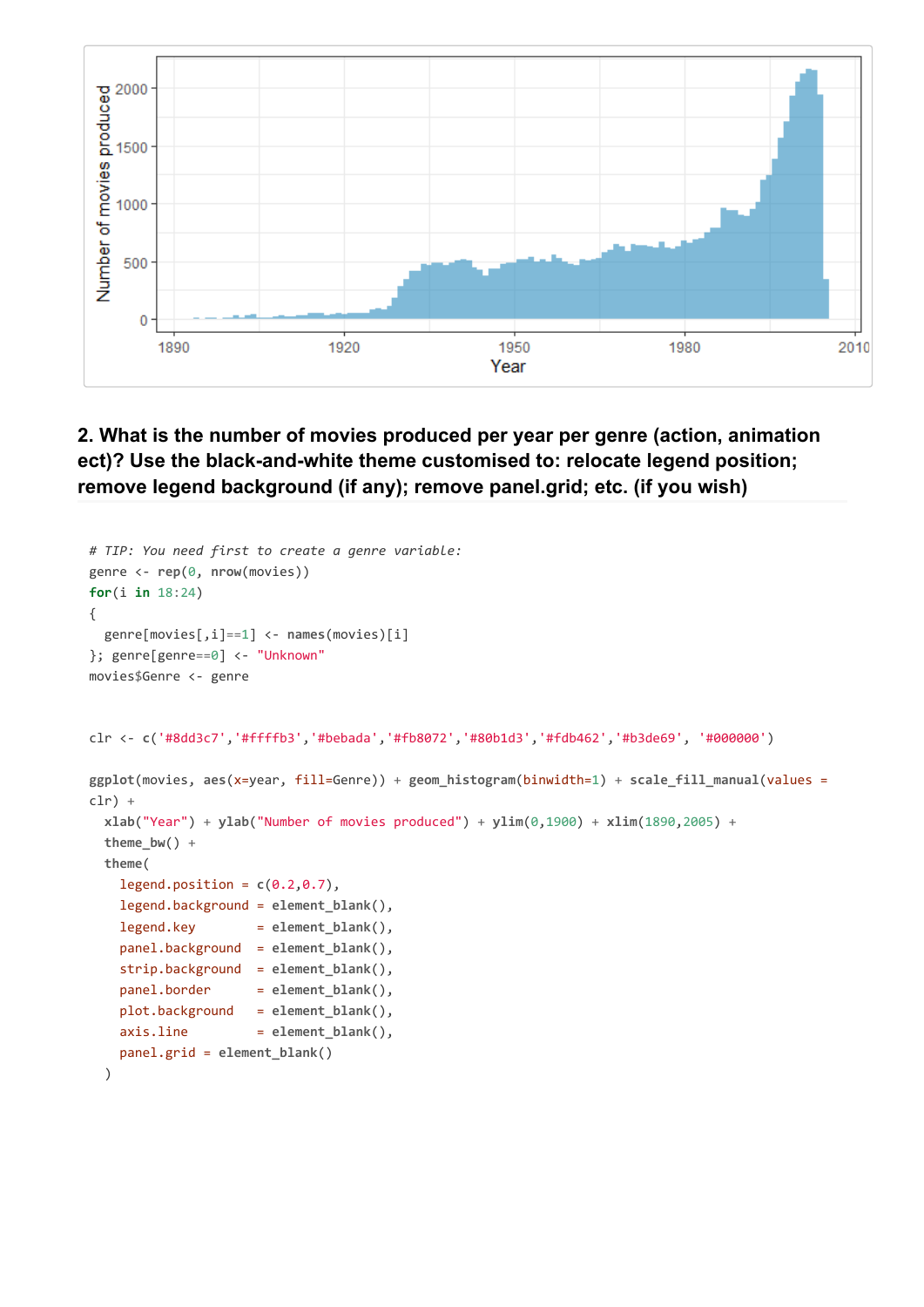

**3. Is there a difference on rating depending on genre? Use the black-and-white theme customised to get the axis.text: bold, of 12 font size; with an angle of 45; with horizontal justification to right (hjust = 1)**

```
ggplot(movies, aes(x=factor(Genre), y=rating)) + xlab("") + ylab("Rating (out of 10") +
  geom_violin(fill="red", alpha=0.4) +
  stat_summary(fun.y = median, geom='point') +
  theme_bw() +
  theme(axis.text=element_text(face='bold', size = 12, angle = 45, hjust = 1))
```


## **4. Does the length of the movie change per genre? (you may use facet\_wrap)**

```
ggplot(movies, aes(x=length)) +
  geom_density(fill="red", alpha=0.4) +
  xlim(0,300) + face{t_w}{\text{range}}(\sim \text{Genre})
```